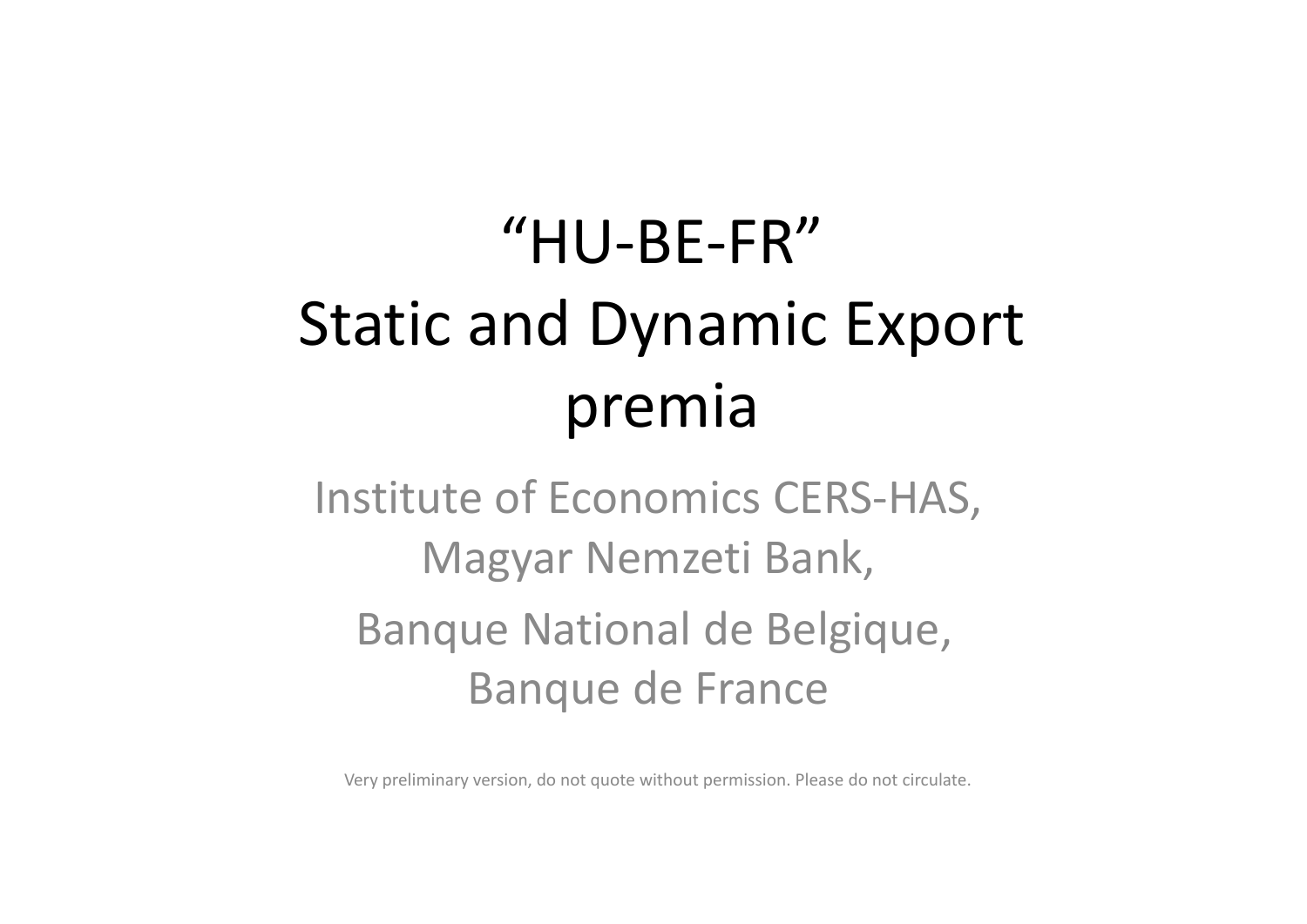## What we do  $(1/2)$

- As in Wagner et al. 2008 (International Study Group on Exports and Productivity: 14 countries) O $\mathsf r$  Maye $\mathsf r$  and Ottaviano 2007 (EFIM: <sup>7</sup> countries) or Hallward‐ Driemeier et al. 2002 (5 countries):
- *A common methodology on similar data sets to assess the association between firms' size and productivity and exporting : Export premia*
- Levels but also changes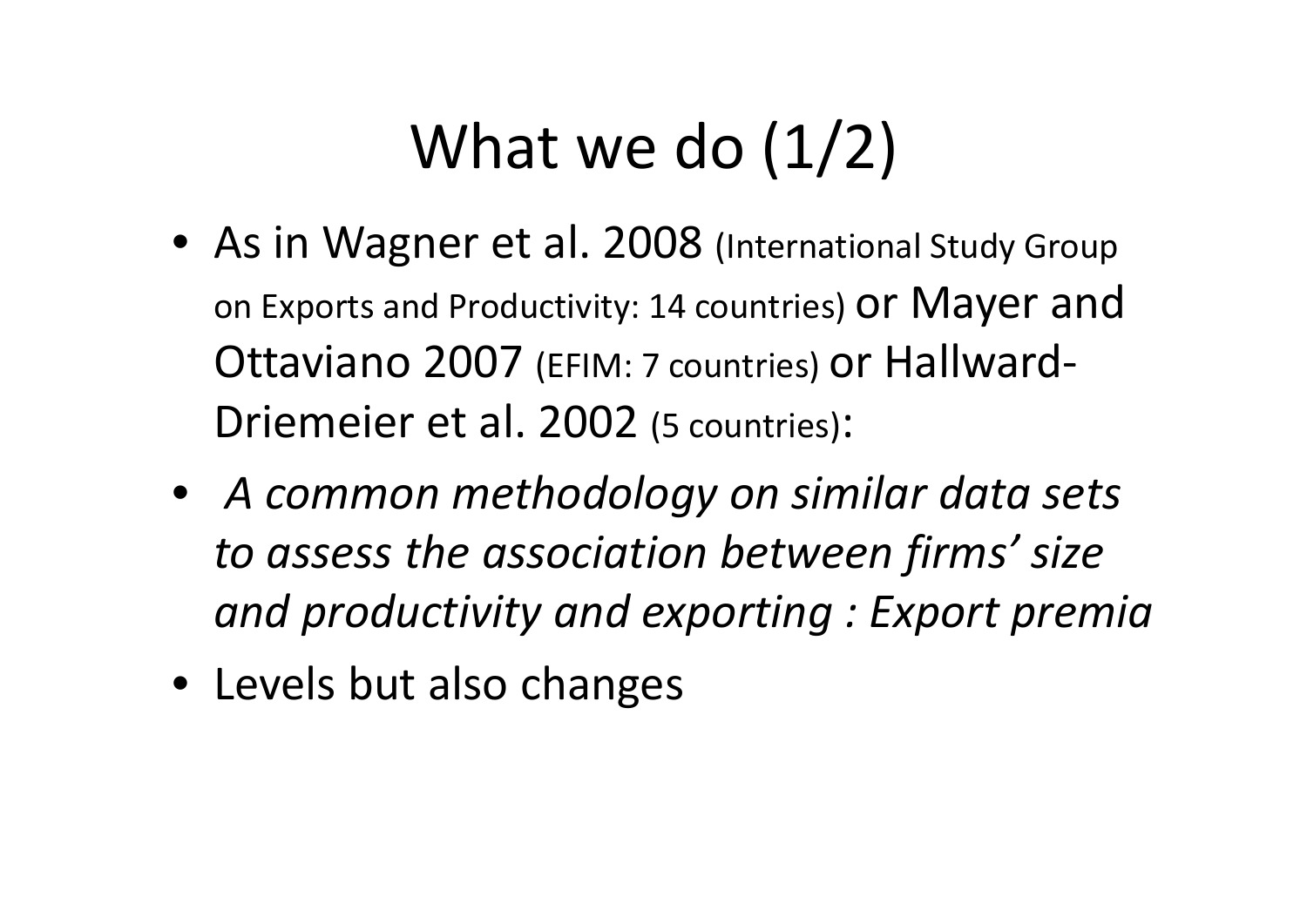## What we do (2/2)

- Matched accounting and customs data
- Intra EU exporters/extra EU exporters
- Information on ownership: foreign/domestic
- Recent years, include 2008‐2009 global crisis
- No control for observable (firm size…) or unobserved (firm fixed effects) heterogeneity
- Do not test if export premia are ex ante (selection: ISGEP or MO) or ex post (learning by exporting: only Italy for ISGEP)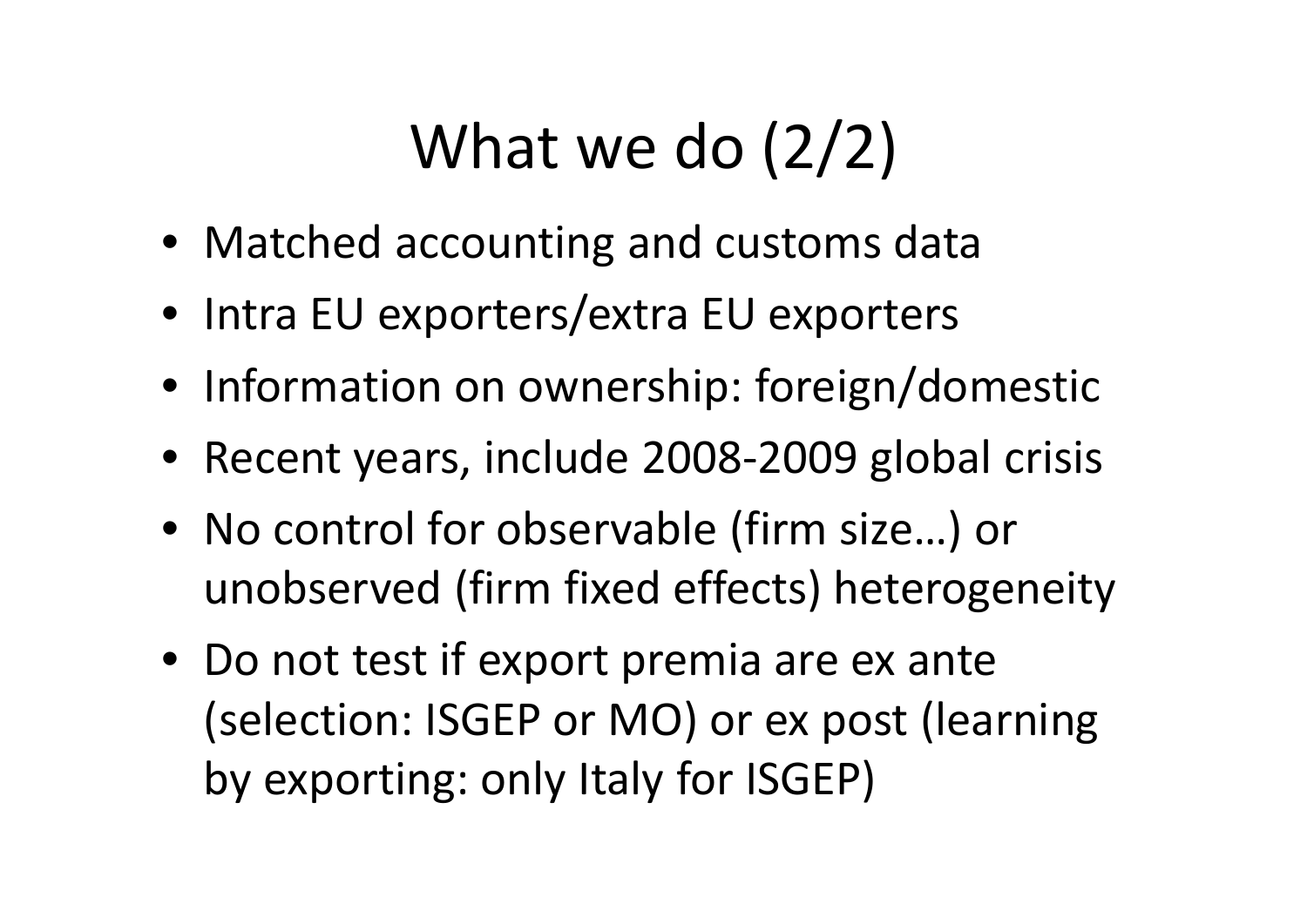| 2006-2008                             | <b>France</b> | <b>Belgium</b> | <b>Hungary</b> |
|---------------------------------------|---------------|----------------|----------------|
| <b>Number of firms</b>                | 19061         | 3547           | 4344           |
| <b>Percentage of exporters</b>        | 62%           | 69%            | 56%            |
| <b>Export entry rate</b>              | 8,2%          | 6,5%           | 10,5%          |
| <b>Export exit rate</b>               | 7,7%          | 5,6%           | 12,6%          |
| Share of new exporters in employment  | 3,5%          | 2.5%           | 3,9%           |
| <b>Share of exiters in employment</b> | 2,5%          | 2,0%           | 5,0%           |
| Survival rate (2008)                  | 66%           | 70%            | 62%            |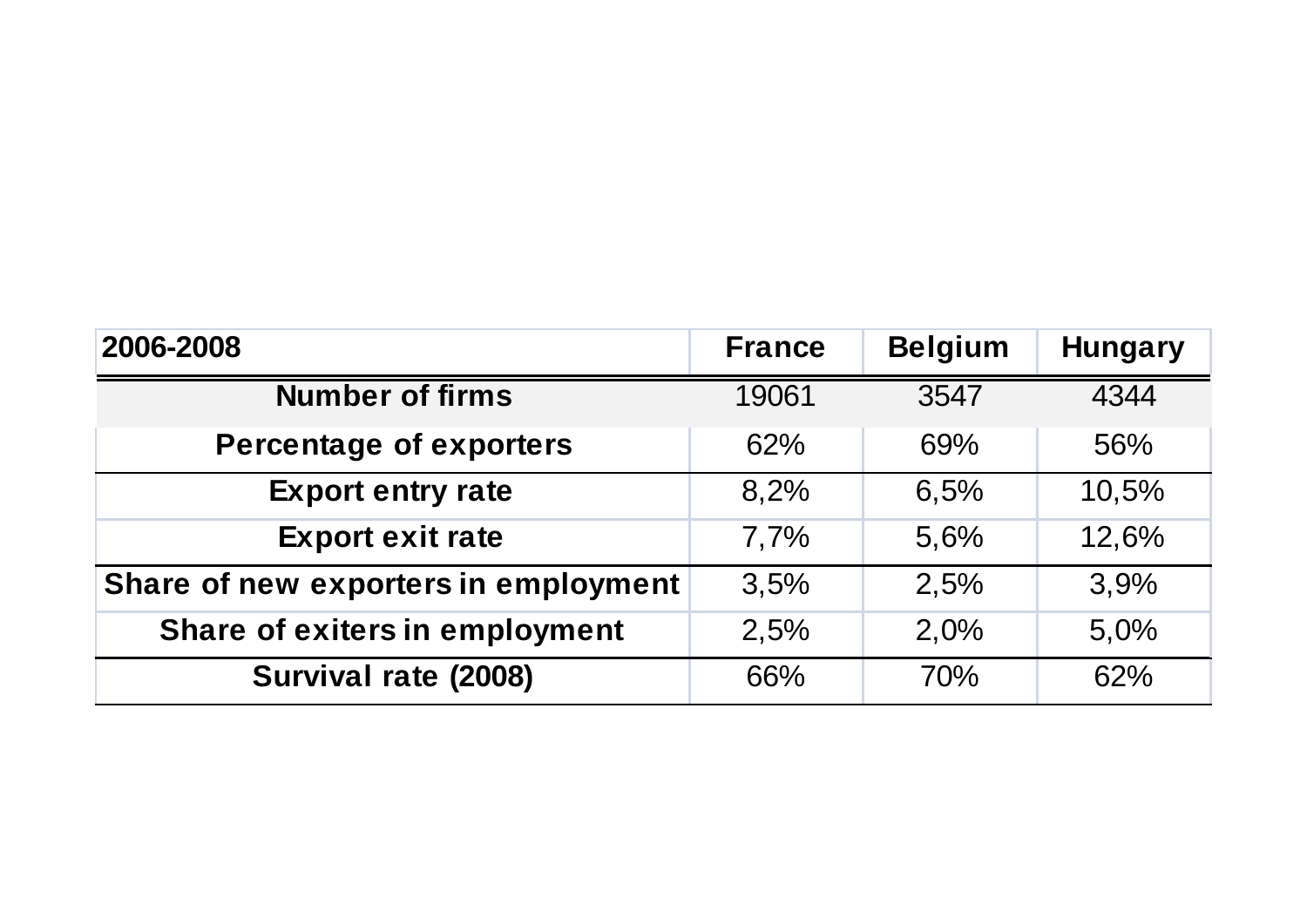### Export premia: Exporters produce more, employ more people, are more involved in value chains, use more capital and are more productive (TFP)

|                                           |                                                    | <b>France</b> |       | <b>Belgium</b>   |                  | <b>Hungary</b> |      |
|-------------------------------------------|----------------------------------------------------|---------------|-------|------------------|------------------|----------------|------|
|                                           |                                                    | 2004          | 2009  | 2004             | 2009             | 2004           | 2009 |
| <b>Output</b>                             | <b>Extra EU Exporters / Non-exporters</b>          | 2,7           | 2,8   | $\overline{3,5}$ | $\overline{3,2}$ | 5,3            | 5,2  |
|                                           | <b>Intra EU Exporters / Non-exporters</b>          | 2,3           | 2,5   | 2,5              | 2,4              | 1,5            | 2,1  |
|                                           | Foreign extra EU exporters / Foreign non-exporters | 3,7           | 3,7   | 2,8              | 3,1              | 4,0            | 4,0  |
|                                           | Foreign intra EU exporters / Foreign non-exporters | 1,7           | 2,1   | 1,5              | 2,4              | 0,8            | 0,9  |
| <b>Employment</b>                         | <b>Extra EU Exporters / Non-exporters</b>          | 1,7           | 1,8   | 3,6              | 3,4              | 2,7            | 2,4  |
| <b>Intra EU Exporters / Non-exporters</b> | 1,5                                                | 1,5           | 1,5   | 1,4              | 1,3              | 1,6            |      |
|                                           | Foreign extra EU exporters / Foreign non-exporters | 2,8           | 2,9   | 2,5              | 2,1              | 2,6            | 2,6  |
|                                           | Foreign intra EU exporters / Foreign non-exporters | 1,4           | 1,5   | 1,3              | 0,4              | 1,1            | 1,3  |
| Value added                               | <b>Extra EU Exporters / Non-exporters</b>          | 2,3           | 2,4   | 2,5              | 2,5              | 4,4            | 4,0  |
|                                           | <b>Intra EU Exporters / Non-exporters</b>          | 1,7           | 1,8   | 1,7              | 1,8              | 1,6            | 2,0  |
|                                           | Foreign extra EU exporters / Foreign non-exporters | 3,4           | 3,1   | 1,9              | 1,5              | 2,6            | 2,4  |
|                                           | Foreign intra EU exporters / Foreign non-exporters | 1,5           | 1,4   | 0,7              | 0,6              | 0,8            | 0,9  |
| Labour<br>productivity                    | <b>Extra EU Exporters / Non-exporters</b>          | 1,24          | 1,30  | 1,30             | 1,23             | 1,60           | 1,73 |
|                                           | <b>Intra EU Exporters / Non-exporters</b>          | 1,14          | 1,19  | 1,18             | 1,17             | 1,15           | 1,20 |
|                                           | Foreign extra EU exporters / Foreign non-exporters | 1,21          | 1,26  | 1,24             | 0,74             | 0,89           | 1,29 |
|                                           | Foreign intra EU exporters / Foreign non-exporters | 0,97          | 1, 11 | 1,11             | 0,80             | 0,59           | 0,77 |
| <b>TFP</b>                                | <b>Extra EU Exporters / Non-exporters</b>          | 1,14          | 1,17  | 1,11             | 1,11             | 1,27           | 1,36 |
|                                           | <b>Intra EU Exporters / Non-exporters</b>          | 1,04          | 1,06  | 1,04             | 1,04             | 1,20           | 1,27 |
|                                           | Foreign extra EU exporters / Foreign non-exporters | 1,15          | 1,16  | 1,13             | 1,07             | 0,95           | 1,11 |
|                                           | Foreign intra EU exporters / Foreign non-exporters | 1,00          | 1,09  | 1,05             | 0,98             | 0,89           | 1,03 |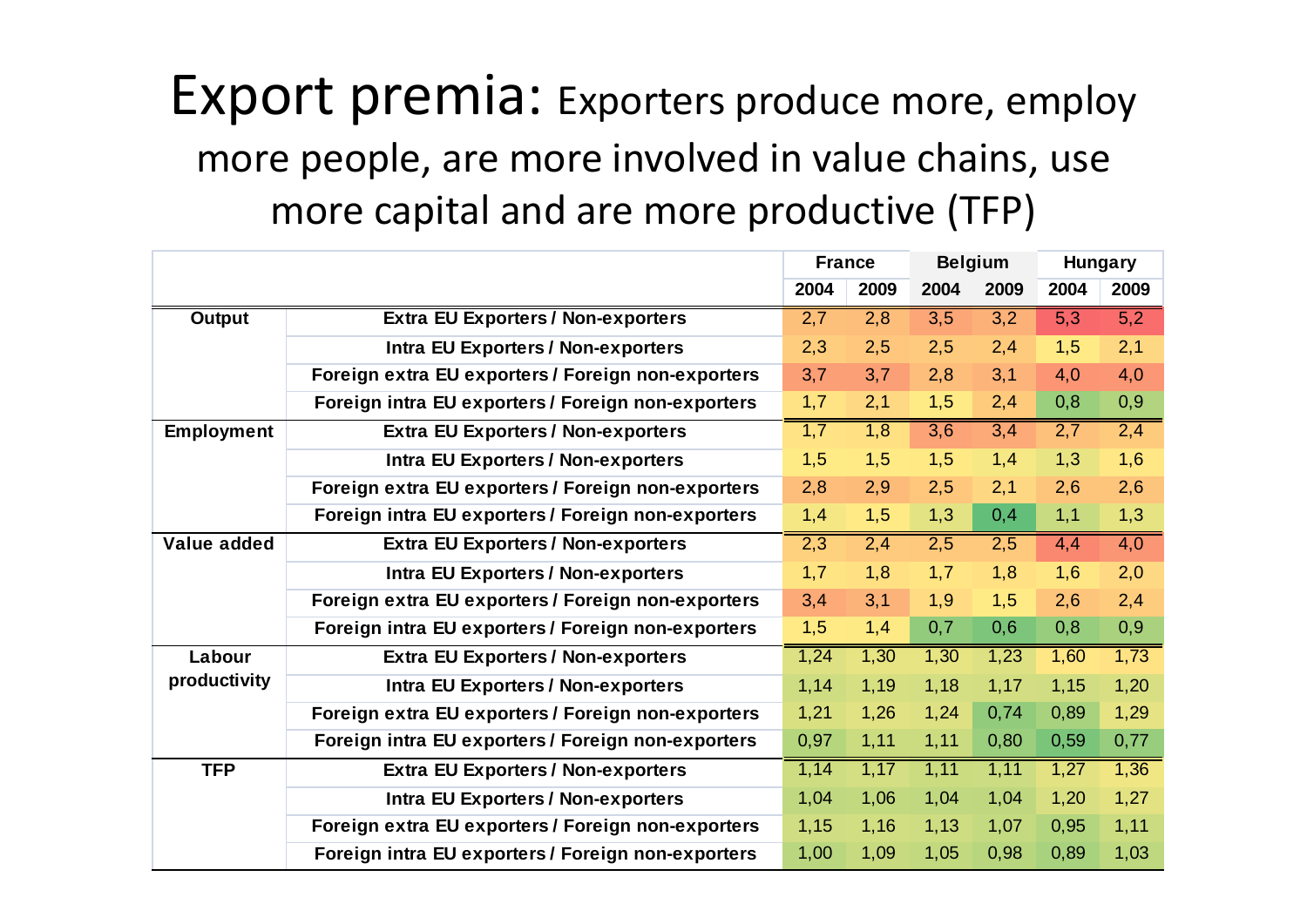### Exporters premia by sector

|              |                            | <b>France</b> | <b>Belgium</b> | <b>Hungary</b> |
|--------------|----------------------------|---------------|----------------|----------------|
|              |                            | 2009          | 2009           | 2009           |
| Labor        | <b>Agro food</b>           | 1,43          | 1,60           | 2,19           |
| productivity | <b>Chemistry-Pharma</b>    | 1,26          | 1,26           | 1,64           |
|              | <b>Textile-Clothing</b>    | 1,78          | 1,47           | 1,66           |
|              | <b>Basic intermediates</b> | 1,14          | 1,07           | 1,31           |
|              | <b>Mecanical-Machinery</b> | 1,20          | 1,17           | 1,47           |
|              | <b>Electric-Electronic</b> | 1,48          | 1,28           | 1,80           |
|              | <b>Automotive</b>          | 1,13          | 0,91           | 1,56           |
|              | <b>Other transport</b>     | 1,36          | 1,23           | 1,58           |
|              | <b>Other manuf</b>         | 1,23          | 1,03           | 1,34           |
| <b>TFP</b>   | <b>Agro food</b>           | 0,99          | 1,07           | 8,64           |
|              | <b>Chemistry-Pharma</b>    | 1,04          | 1,01           | 1,12           |
|              | <b>Textile-Clothing</b>    | 1,20          | 1,03           | 1,14           |
|              | <b>Basic intermediates</b> | 1,14          | 1,03           | 0,95           |
|              | <b>Mecanical-Machinery</b> | 1,11          | 1,09           | 1,22           |
|              | <b>Electric-Electronic</b> | 1,24          | 0,88           | 1,19           |
|              | <b>Automotive</b>          | 1,15          | 1,01           | 1,19           |
|              | <b>Other transport</b>     | 1,40          | 1,03           | 1,01           |
|              | <b>Other manuf</b>         | 1,40          | 1,05           | 1,07           |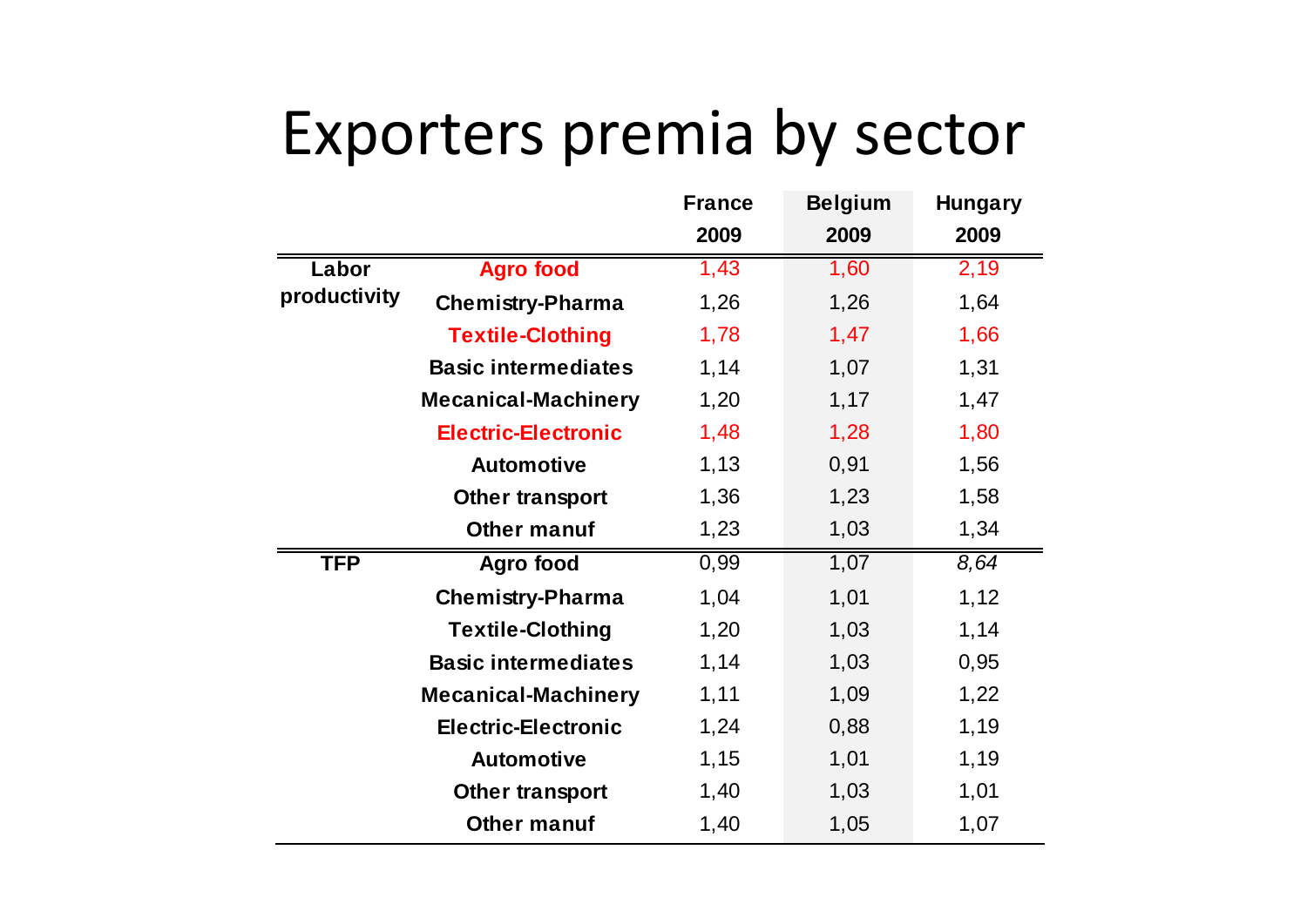#### Do exporters grow faster? **2005-2007**

|                        |                           | <b>France</b> | <b>Belgium</b> | <b>Hungary</b> |
|------------------------|---------------------------|---------------|----------------|----------------|
| <b>Employment</b>      | <b>Non-exporters</b>      | 0,0%          | 1,2%           | $-1,5%$        |
|                        | <b>Intra EU Exporters</b> | $-0,2%$       | 0,4%           | 0,5%           |
|                        | <b>Extra EU Exporters</b> | $-0,5%$       | $-0,1%$        | 0,4%           |
|                        | All                       | $-0,3%$       | 0,3%           | $-0,3%$        |
| <b>Value added</b>     | Non-exporters             | 2,9%          | 2,4%           | 5,2%           |
|                        | <b>Intra EU Exporters</b> | 2,6%          | 3,2%           | 5,4%           |
|                        | <b>Extra EU Exporters</b> | 4,2%          | 1,2%           | 7,1%           |
|                        | All                       | 3,6%          | 1,8%           | 6,0%           |
| Labour<br>productivity | <b>Non-exporters</b>      | 3,0%          | 1,2%           | 6,8%           |
|                        | <b>Intra EU Exporters</b> | 2,8%          | 2,8%           | 4,9%           |
|                        | <b>Extra EU Exporters</b> | 4,8%          | 1,3%           | 6,7%           |
|                        | All                       | 4,0%          | 1,4%           | 6,3%           |
| <b>TFP</b>             | <b>Non-exporters</b>      | 1,7%          | 1,6%           | 5,8%           |
|                        | <b>Intra EU Exporters</b> | 0,8%          | 3,0%           | 7,9%           |
|                        | <b>Extra EU Exporters</b> | 3,8%          | 1,2%           | 5,9%           |
|                        | All                       | 2,9%          | 1,5%           | 6,3%           |